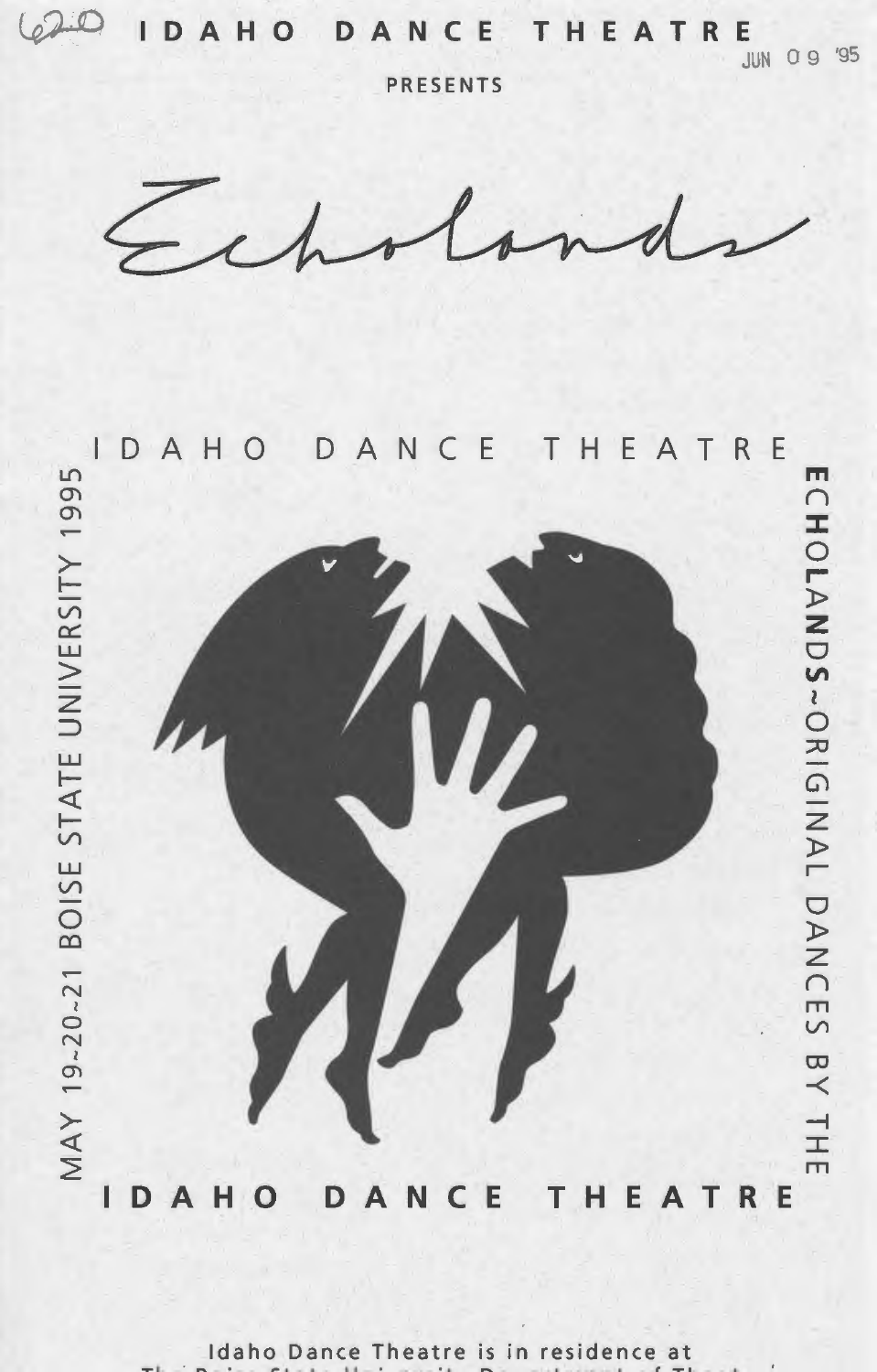# **WILD WEST MOTORS**

**Sales and Service** Shocks~Mufflers **Brakes~Tuneups Lube Service** 

Kathie Zehr 4621 Cleveland Boulevard Caldwell. Idaho 83605 tel 208.454.3890

# **ZEHR SALES INTERNATIONAL**

Dick Zehr 211 South 34th Avenue Caldwell, Idaho 83605 business 208,459,4800 mobile 208,880,0966 fax 208 455 2239

# **OXARC**

**•Safety Welding and Industrial Supplies •Industrial Medical** and Specialty Gases

Dan Butler **Branch Manager** 7615 West Lemhi Street Boise, Idaho 83709 tel 208.376.0377 and 800.326.3677 fax 208,376.1133

# **FIFTNG M ESPRESSO AND FINE CRAFTS**

Open Mon-Thurs until 10pm and Fri-Sat until 11pm with live music 8-10:30pm

> 500 West Idaho at the corner of fifth and idaho. downtown Boise 208.345.4320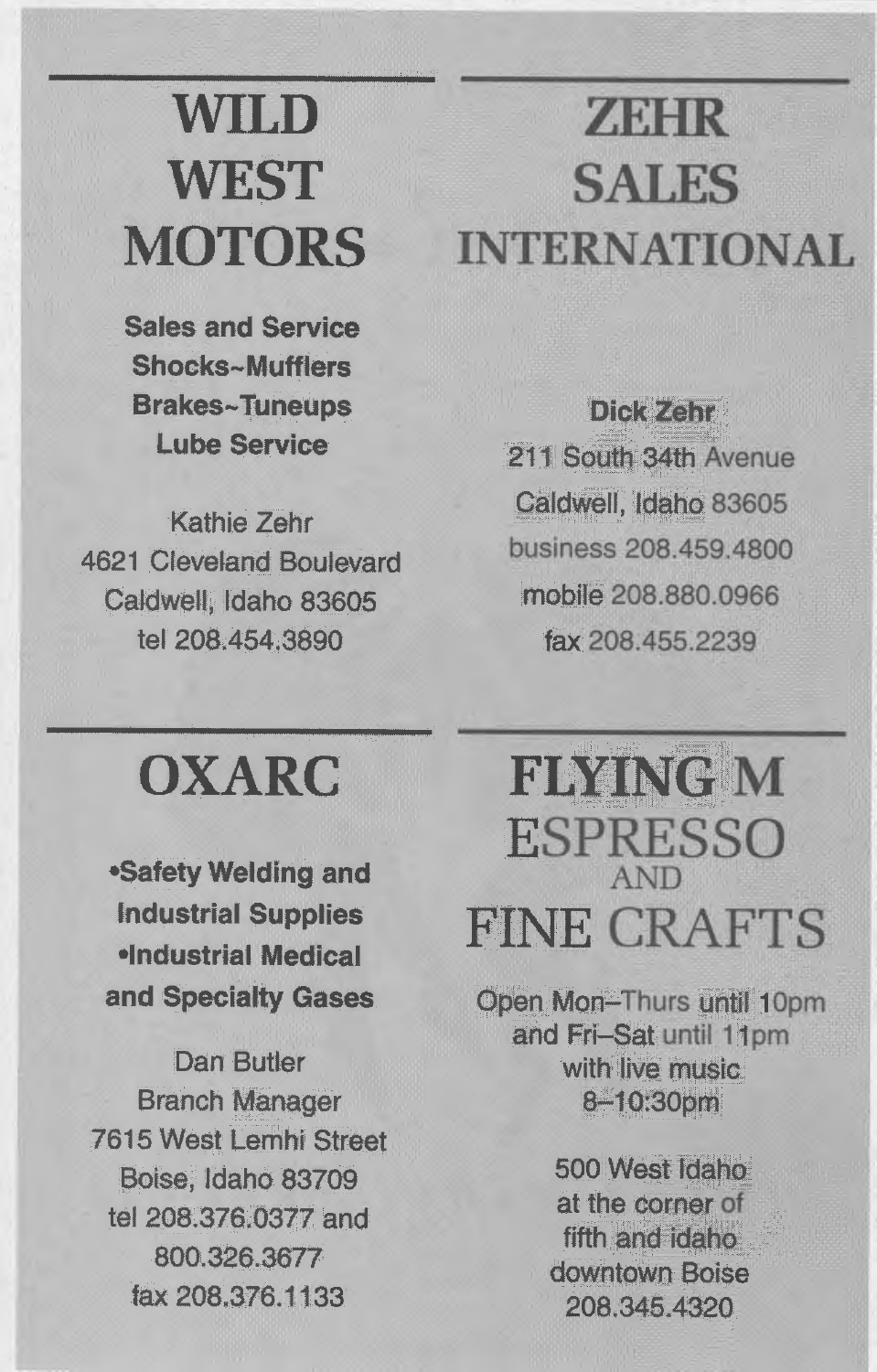lOT Echolands Program Contents

# *Echo lands*

presented by

# **Idaho Dance Theatre**

# **Artistic Directors**

Marla Brattain Hansen ~ Alfred Hansen ~ Carl Rowe

*Technical Director* Alfred Hansen *Technical Advisor* Dave Foster *Costume Mistress* Barbara Rachetto

## **The Company**

Chelsey Adams~Eike Davon Shaw~Helene Peterson Darren Carlson~Naomi Kingsbury~Laura Nixon Matthew Hope~Abigail Drinkard

## **Apprentices**

Erin Hopkins~Apryl Lumpkin~Brittanie Weatherbie Carrie Shanafelt

Idaho Dance Theatre is a professional dance company in residence at Boise State University Department of Theatre Arts

This performance is sponsored by a grant from the BSU Foundation BSU Department of Theatre Arts West One Bank

This performance is presented with the support of Idaho Commission on the Arts National Endowment for the Arts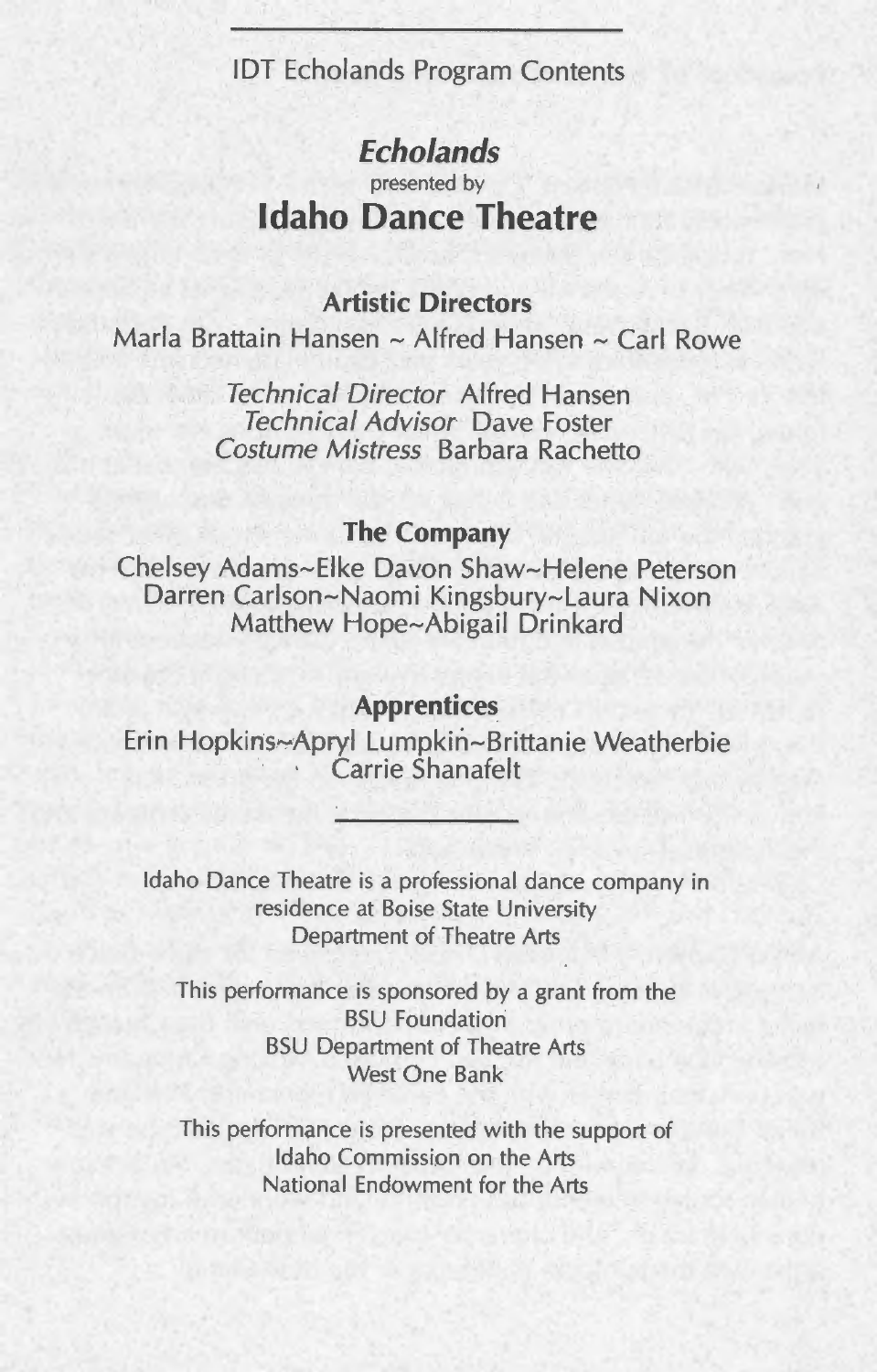# **Founders of The Idaho Dance Theatre**

**Marla Brattain Hansen,** *Co-artistic Director,* received her early professional training as a Harkness Ballet company trainee in New York City. She attended the University of Utah where she earned her BFA and MFA in ballet, while dancing as an apprentice with Ballet West. She was principal dancer with Portland Ballet Company for three years and choreographed several ballets for PBC and other Northwest companies. In 1981 she joined the American Festival Ballet (AFB.) During her eight years with AFB, she was a principal dancer, teacher, ballet mistress, choreographer and acting artistic director. She choreographed the full length "Cinderella" and numerous other shorter ballets. She received the 1988 Idaho Commission on the Arts Artist Fellowship for her "Firebird" choreography. In 1989, she and her husband Alfred founded Idaho Dance Theatre with a vision of dance as a vital expressive art, in constant creation reflecting life and its myriad complexities. In response to an overwhelming creative urge, Marla has choreographed more than twenty ballets for lOT. She is also on the Boise State University Theatre Arts faculty, directing the dance program and the Summer Dancefest Workshop.

**Alfred Hansen,** *Co-artistic Director,* received his early dance training at the University of Utah where he studied in both the ballet and modern programs. He performed with the Chicago Moving Company and the San Francisco Moving Company. He was principal dancer with the Sante Fe Opera and Portland Ballet Companies for three years. From 1981 to 1988 he was principal dancer with the American Festival Ballet. He became known for his tremendous versatility and wonderful interpretations of dramatic and character roles. Fred performed as guest artist with the Spokane Ballet, under the direction of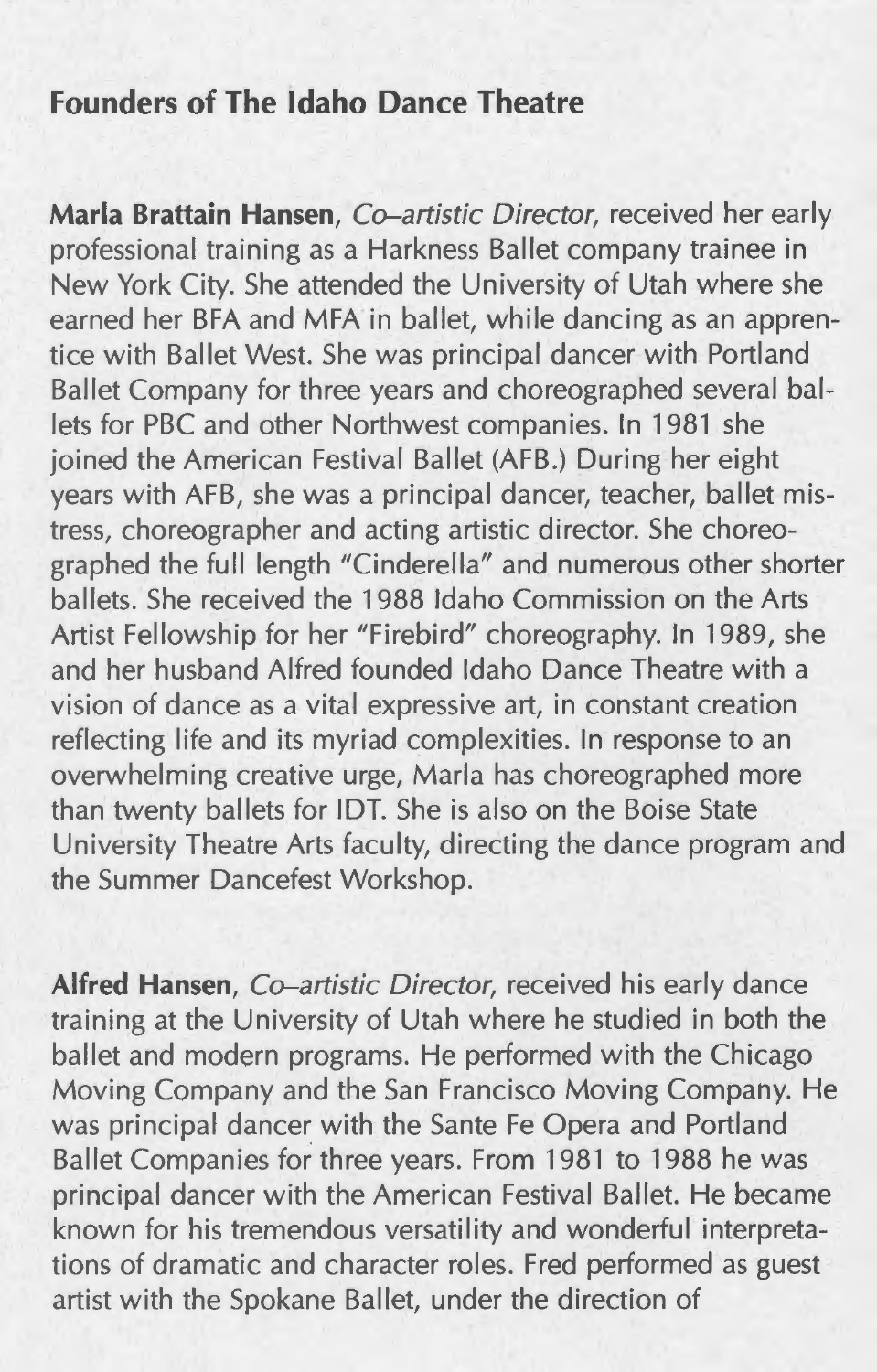Christopher Aponte. Since founding lOT in 1989, Fred has choreographed many innovative, thought-provoking and sometimes humorous ballets. In 1991, he received an Idaho Commission on the Arts Artist Fellowship. Fred, skillful lighting designer for IDT, has also designed lights for the BSU Theatre Department. As a BSU instructor, he brings an inspired professionalism to his dance students.

**Carl Rowe,** *Co-Artistic Director,* is in his 21st year of dancing. After training at UC Santa Cruz and in New York City, he danced with Baroque Dance Ensemble for the Smithsonian Institute, the Portland Dance Theater, the Dance Theater of the Southwest in Texas, for Rod Rodgers in New York and for Kelly Holt in California. In 1980, Carl founded the Idaho Dance Ensemble with Hilarie Neely in Sun Valley. For five years, the Ensemble performed throughout the region. He performed a solo dance concert in 1986 and won the Artist Fellowship from the Idaho Commission on the Arts in 1987. In 1990, Carl received a grant from New Forms: Regional Initiative with which he created "Next of Kin," a full-length, multimedia play. Carl has been with lOT since its inception in 1989 and choreographed nearly 20 ballets for the company. He presently teaches modern dance at BSU and is developing a career as <sup>a</sup> painter.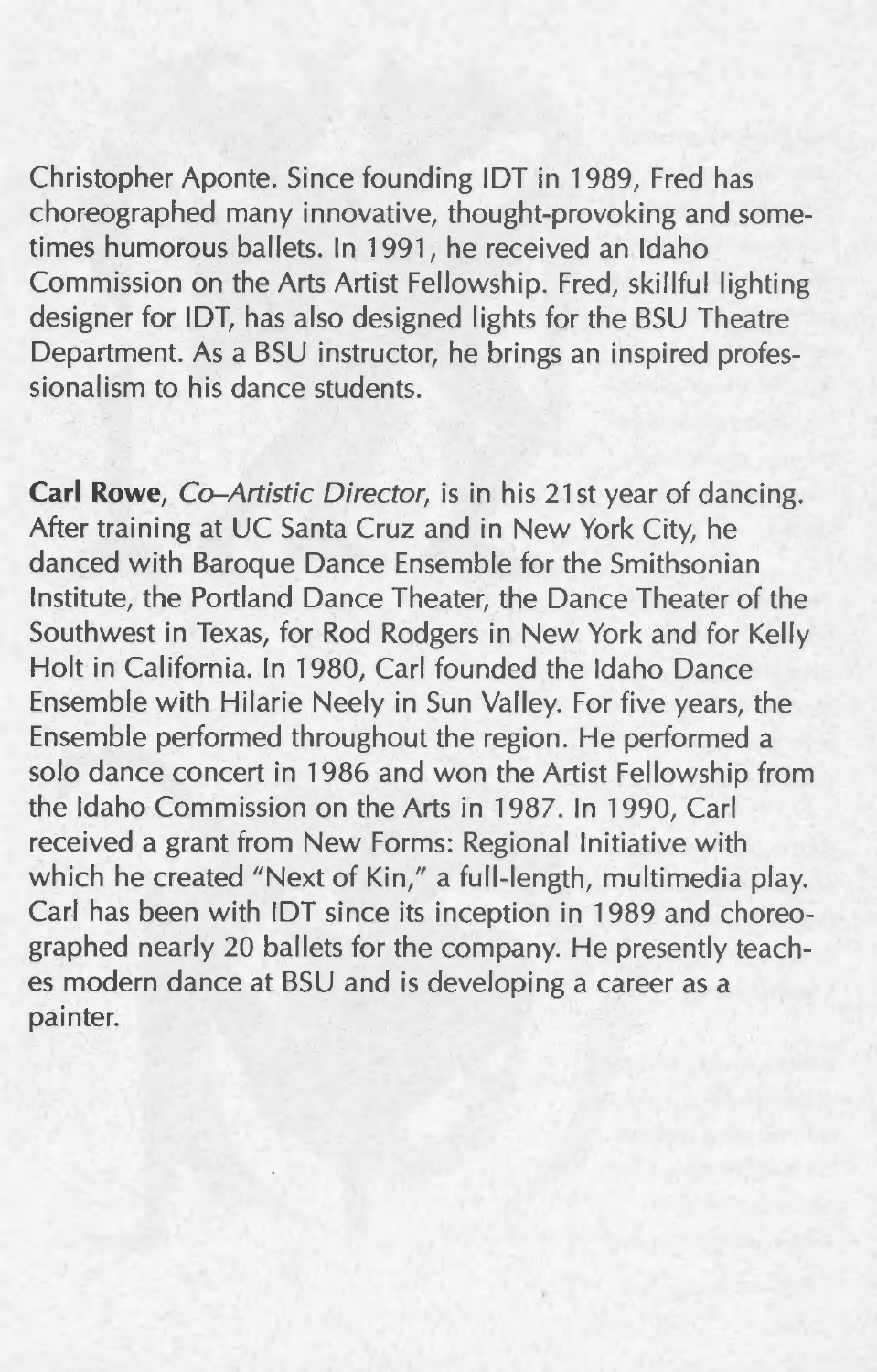Four of the "illuminated letters" designed by Elizabeth Bauer Simon (which are based upon the ancient Phoenician alphabet) are shown here for the first time in a printed format. These letter-characters became the basis for the story, set design and costuming for Touch The Sky.

There are 18 other such "letters" in the series. Some of them are easily identified with characters in the dance, others not so easily.

On this page, not necessarily in order, are the Dragon, Somebody (Could Be You,) The Hecklers and a Spirit Messenger.

Inherent in all of the forms of the alphabet is a philosophy regarding opposites. The designer still has not "unraveled" all of the images and their meaning.



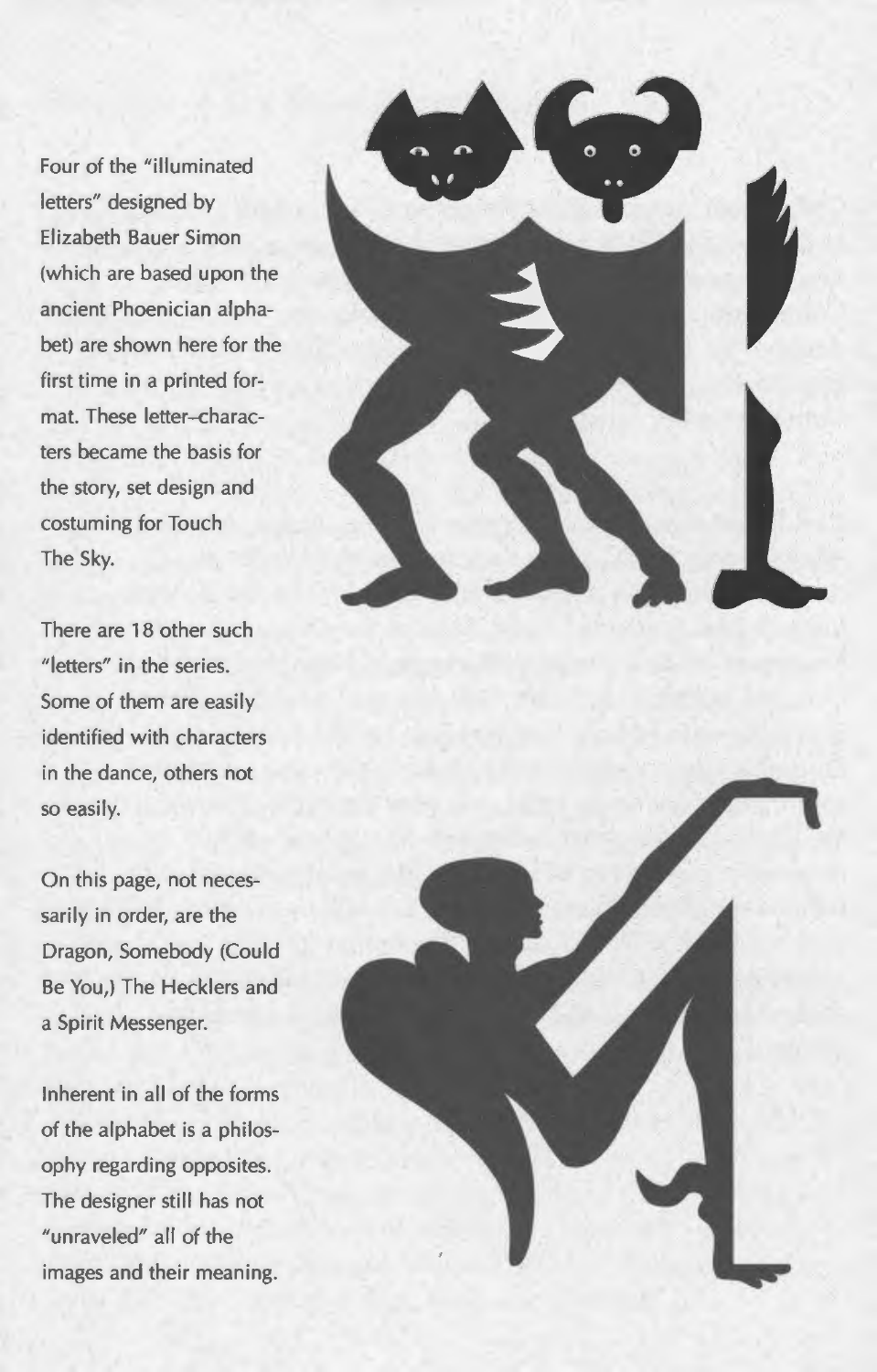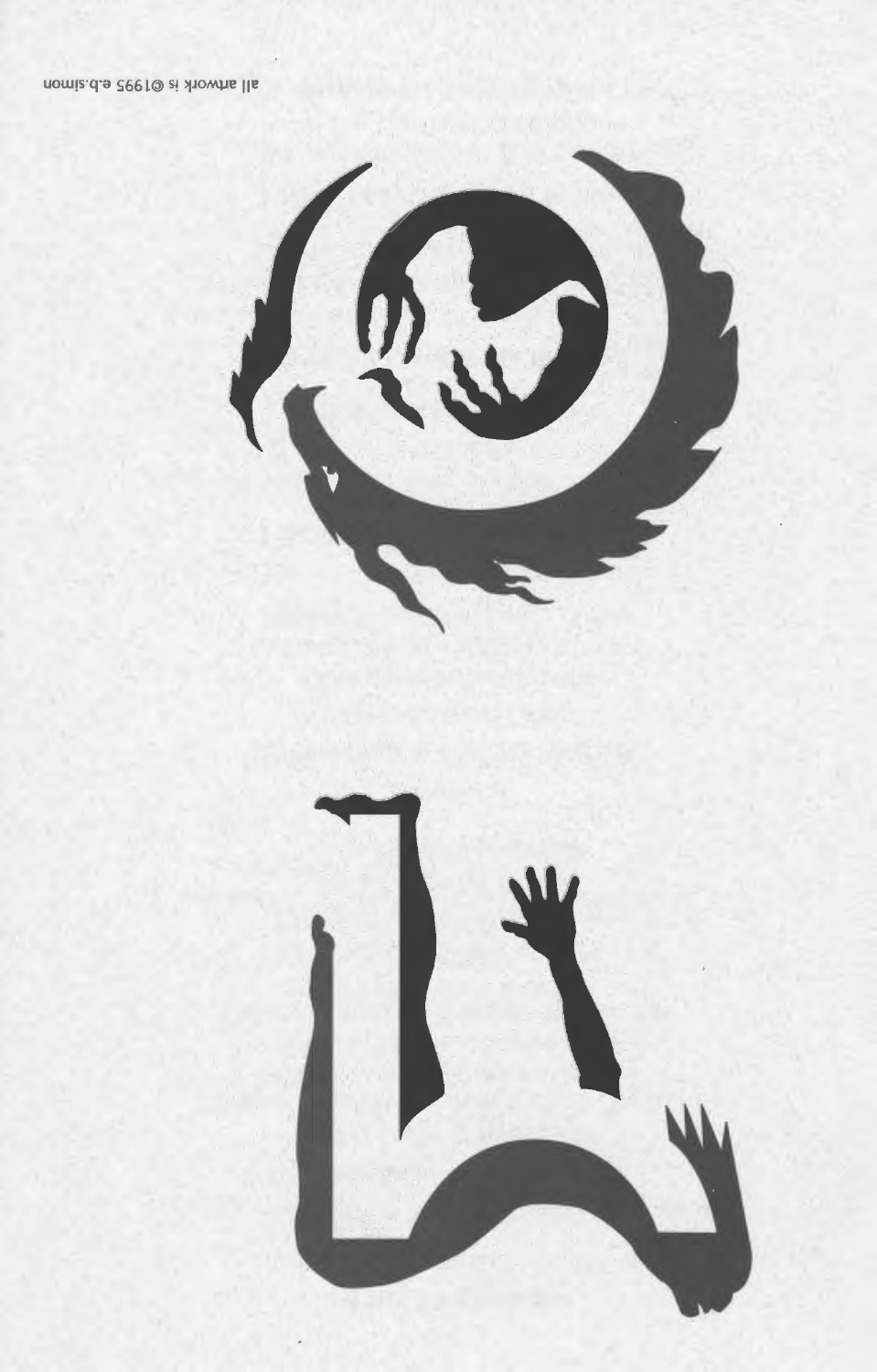# **--The Program--**

## **Ladies Lost in Traffic**

Choreography-Darren Carlson Music-Ludwig Beethoven Dancers-Chelsey Adams~Abigail Drinkard Erin Hopkins~Naomi Kingsbury Apryl Lumpkin~Laura Nixon Helene Peterson~Brittanie Weatherbie

## **Illegal**

Choreography-Alfred Hansen Music-Stanley Clarke Dancer-Matthew Hope

## **Elemental**

Choreography-Helene Peterson Music-Edward Grieg Dancers-Chelsey Adams Darren Carlson~Abigail Drinkard Naomi Kingsbury~Laura Nixon

# **-INTERMISSION-**

### **41** 3 2 5

Choreography: Carl Rowe

#### **4 Don't Disturb the Breeze**

Music-Rolf Smedvig Dancers-Chelsey Adams~Darren Carlson Naomi Kingsbury~Marla Hansen

#### **1 Now I Lay Me Down to Sleep**

Music-Anonymous (Gregorian) with Jan Garbarek-Saxophone Dancer-Helene Peterson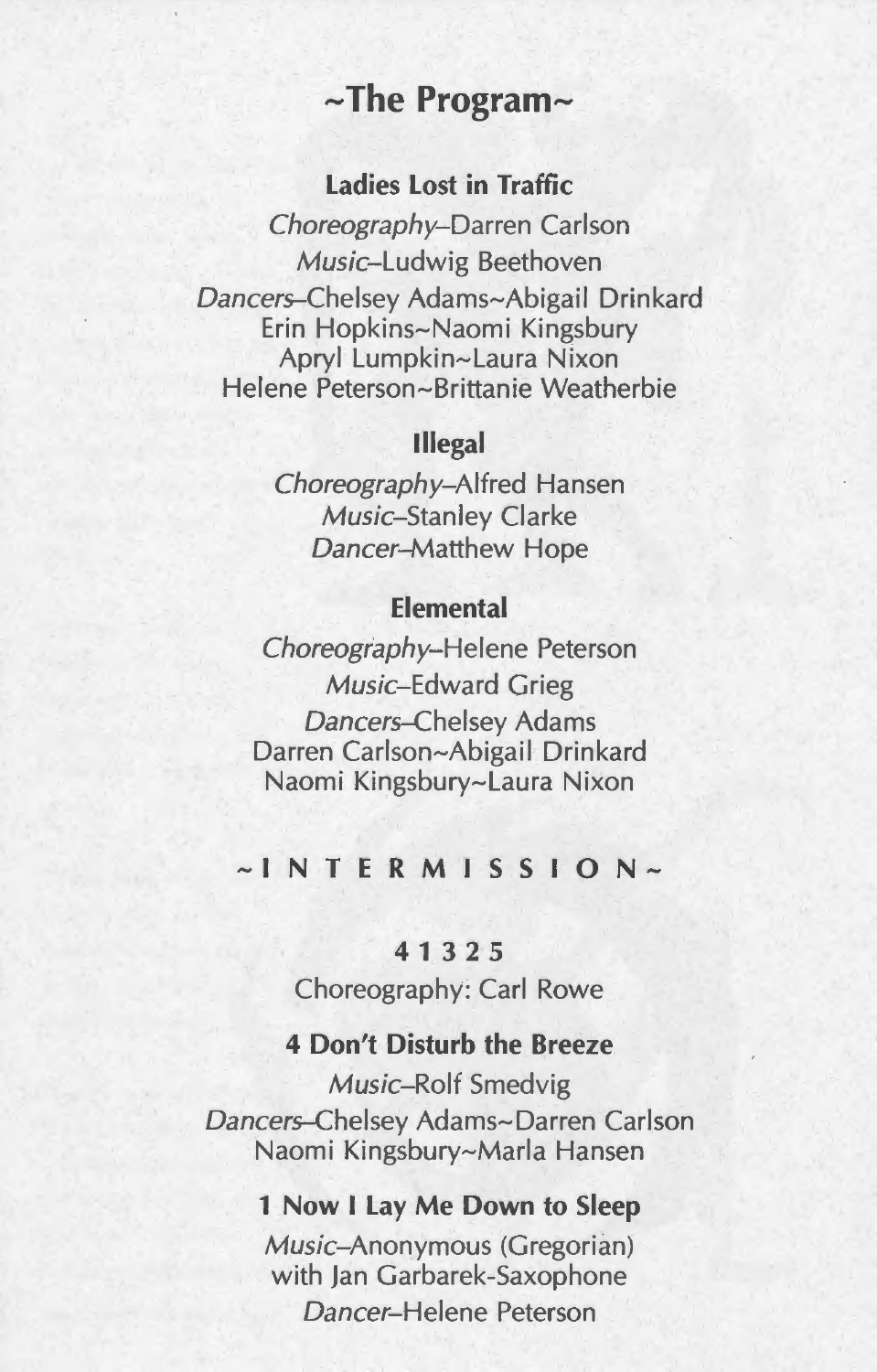## **3 Keep in Touch**

Music-Hildegard von Bingen arr. Rolf Smedvig Dancers-Chelsey Adams~Darren Carlson Naomi Kingsbury

## **2 'Till Blank Do Us Part**

Music-Christobal de Morales with Jan Garbarek Dancers-Marla Hansen, Carl Rowe

## **5 Don't Worry, Be Happy**

Music-Hans Week (c.1500) arr. Rolf Smedvig Dancers-Darren Carlson~Abigail Drinkard ~Matthew Hope~Naomi Kingsbury Helene Peterson

# **-INTERMISSION-**

## **Touch The Sky**

Music-Craig Purdy Choreography-Marla Hansen Graphic Design/Concept-Liz Bauer-Simon Scene Paintings-Teri Micco

**Touch The** Sky is made possible by a grant from the BSU Foundation.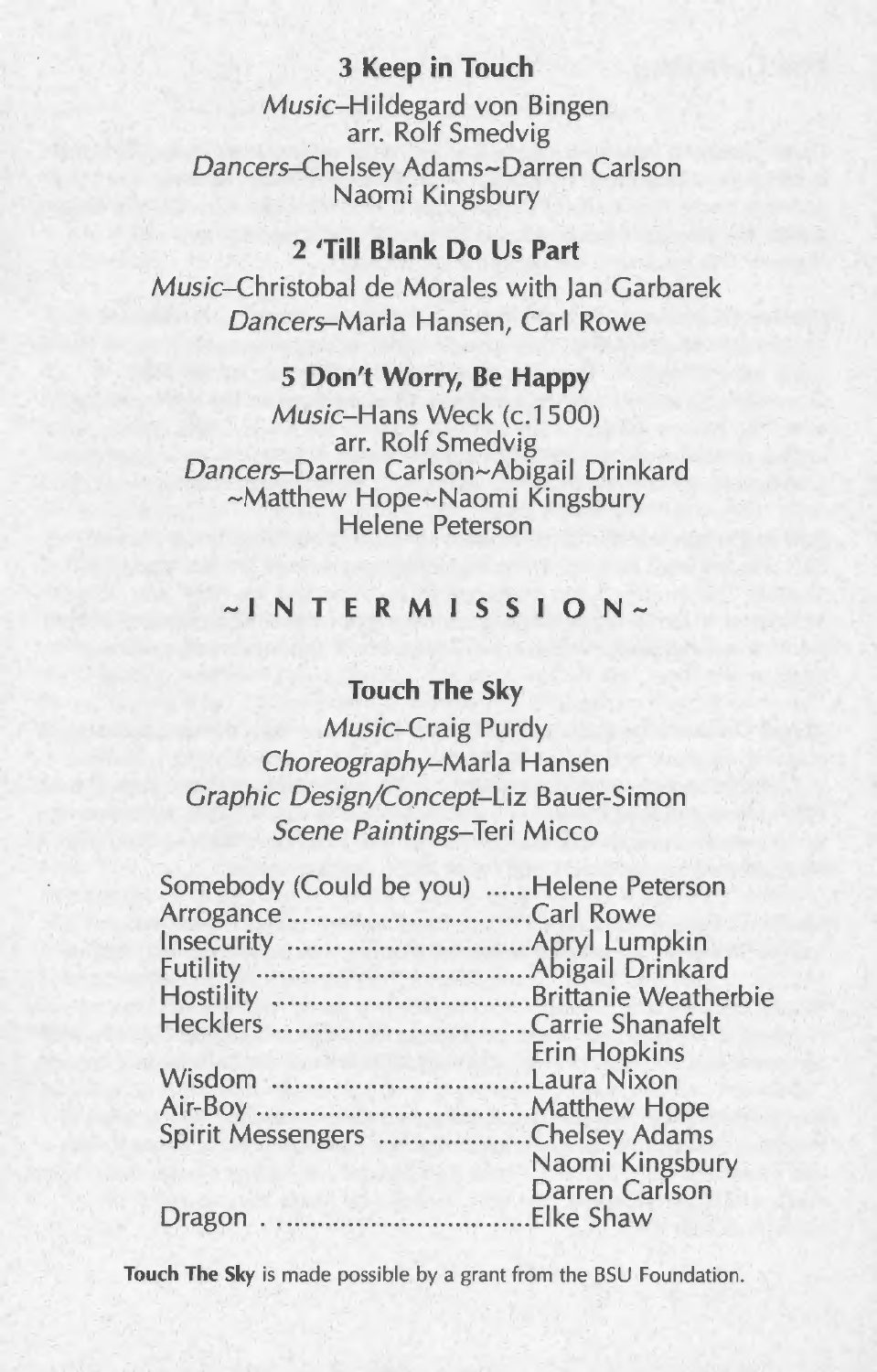# **The Company**

**Carrie Shanafelt** began her dance training in Pocatello ID with Kari Hoagland. In 1985 she danced with Buntingdance in Boise with Heidi Bunting. After graduating from the University of Oregon, Carrie studied at the school of the Eugene Ballet. She continues her training in Boise with Christine McClory and Marla Hansen. This is Carrie's first performance with IDT.

**Chelsey Adams** has been a member of IDT since its inception in 1989. As a dancer with beautiful line and expression, she has been featured in many pas de i deux, most notably "Chimera" with partner Alfred Hansen for the 1992 Governor's Awards in the Arts ceremony. Chelsey received her early training with John Nelson in Idaho Falls and danced with the Junior Ballet. While pursuing her dance career with IDT, Chelsey graduated from BSU with a degree in Graphic Design and is currently working with Elgin Syfred Drake.

**Darren Carlson** is in his third season with IDT and studying dance intensely at BSU. He has been featured in the hilarious cha-cha from "In the Mood," in "Cabala," "Blue Zone," and most recently in "Peter and the Wolf" and "Hansel and Gretel." Darren is an emerging choreographer whose fascinating works are featured in the BSU student dance concerts. He is also a talented costume designer.

**Abigail Drinkard** has been with IDT since 1989, dancing a tremendous range of classical, modern, and jazz roles. Abby received her early training with Tessa Williams in Spokane and danced with the American Festival Ballet from 1984 to 1987. She was a featured soloist in "Giselle" and as Clara in the "Nutcracker". While performing with IDT, she earned her B.S. in Athletic Training from BSU. Abby danced with both IDT and Ballet Idaho this past season.

**Matthew Hope,** a Boise native, trained and apprenticed with the American Festival Ballet. As a professional dancer, Matthew has performed with Aponte' and Co. in Spokane, Idaho Dance Theatre, Fort Wayne Ballet in Indiana, and Akasha Dance Co. in Chicago. For the past two years, Matthew has danced with Hubbard Street Dance Chicago, performing in Europe, Singapore, Canada, and across the United States. IDT is delighted to have Matthew back for this concert.

**Erin Hopkins** began her training in Boise and then studied for several years in Seattle at the Royal Academy of Dancing. She returned to Boise to study with Lisa Moon and Christine McClory at Ballet Idaho and Master Classes with Debra Hadly and Charles Bennet. She now studies with Marla Hansen and is an apprentice with IDT.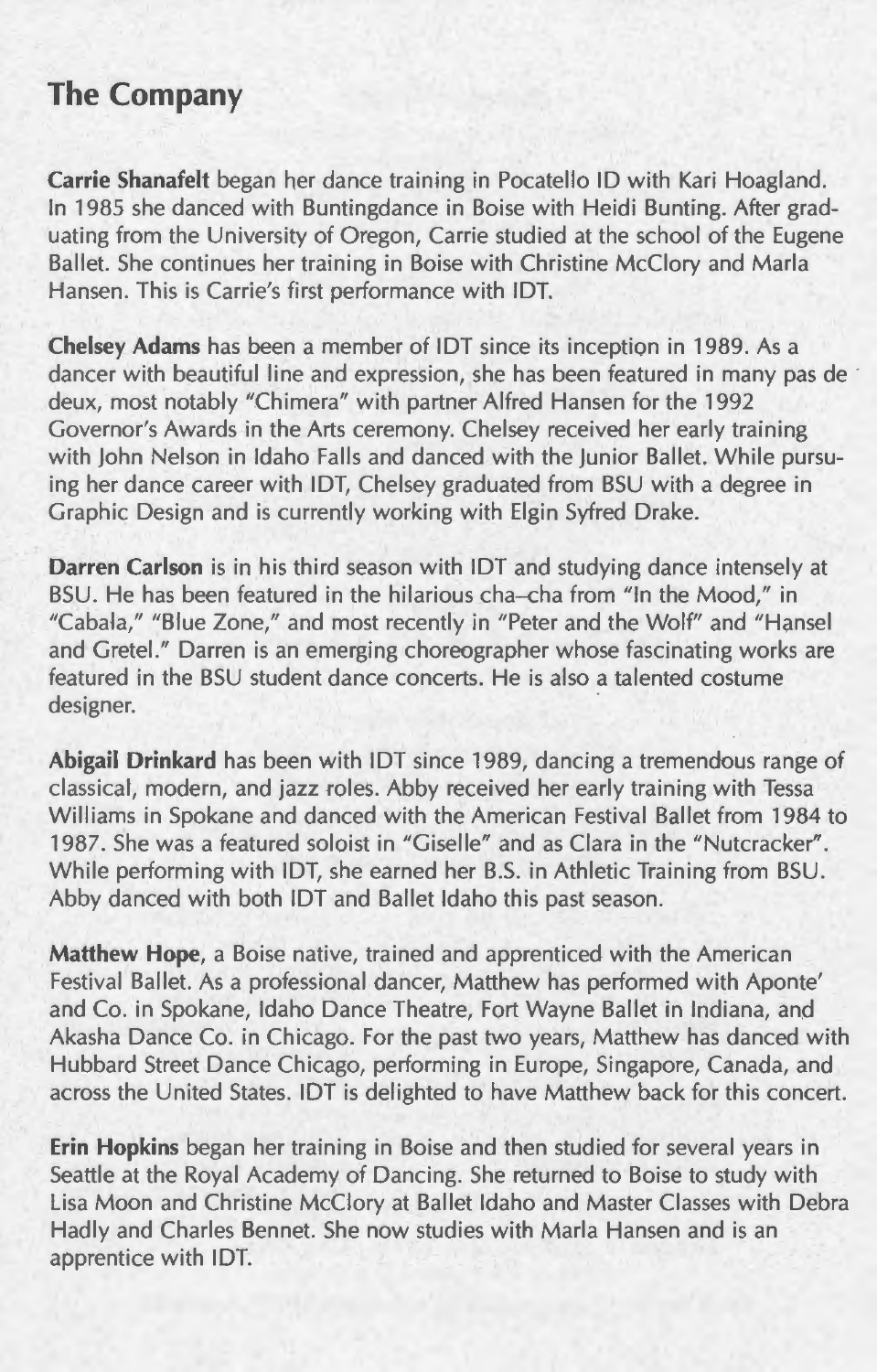**Naomi Kingsbury** received her early dance training with Lloyd Carlton and at the American Festival Ballet. Instructors included Eric and Theodora Coffman, Marius Zirra and Marla Hansen. She began studying ballet at BSU and joined lOT in 1992. She has been featured in "Yerk Bar," "Blue Zone," and "Lousadzak."

**Apryl Lumpkin** has trained with Pam Lewis and Vasile Petrutiu and was a Ballet Idaho Junior Company member. Apryl has received summer scholarships from BSU Summer Dancefest and the Eugene Ballet. She now studies dance at BSU with Marla Hansen and is an apprentice with IDT.

**Laura Nixon** is a Theatre Arts major at BSU. She graduated from Boise's Capital High School and performed with Capital City Youth Ballet directed by Sarah Phipps. She earned a scholarship to Dance Aspen where she studied with Jillana and Edward Villella. This is her second season with lOT and we are very happy to have her talent and youthful energy.

**Helene Peterson's** dedication and hard work has led to her being featured in solos in "Forever Yesterday," "Lousadzak," "Signs of Life," and "Blue Zone." Her early training was from Lloyd Carlton, Barbara Westcott and Sarah Phipps in Boise. She received a BA degree in International Affairs from the University of Colorado. She is currently on staff at the Idaho Shakespeare Festival.

**Elke Davon Shaw** has danced with lOT since 1990. She has inspired lOT's choreographer's to create many roles for her. She began her dance studies with Lloyd Carlton and Heidi Bunting in Boise. She trained with Twyla Tharpe in New York and at the University of Utah. Elke's elegant athleticism has led to her being featured as the Wolf in "Peter and the Wolf" and as a man in "Caballa." She has also been featured in dances such as "Blue Zone," "Migration," "Hansel and Gretal," and "Aqua Patina." She graduated from BSU with a degree in Environmental Health.

**Brittanie Weatherbie** began her dance training in Las Vegas. Since 1993 she has studied with Vasile Petrutiu, Ballet Idaho and Marla Hansen. She has been accepted into summer dance programs in Houston, Boston and San Francisco. This past summer she received a scholarship to International Summer Dance. As a sophomore at Centennial High School, she is enjoying her apprenticeship with lOT.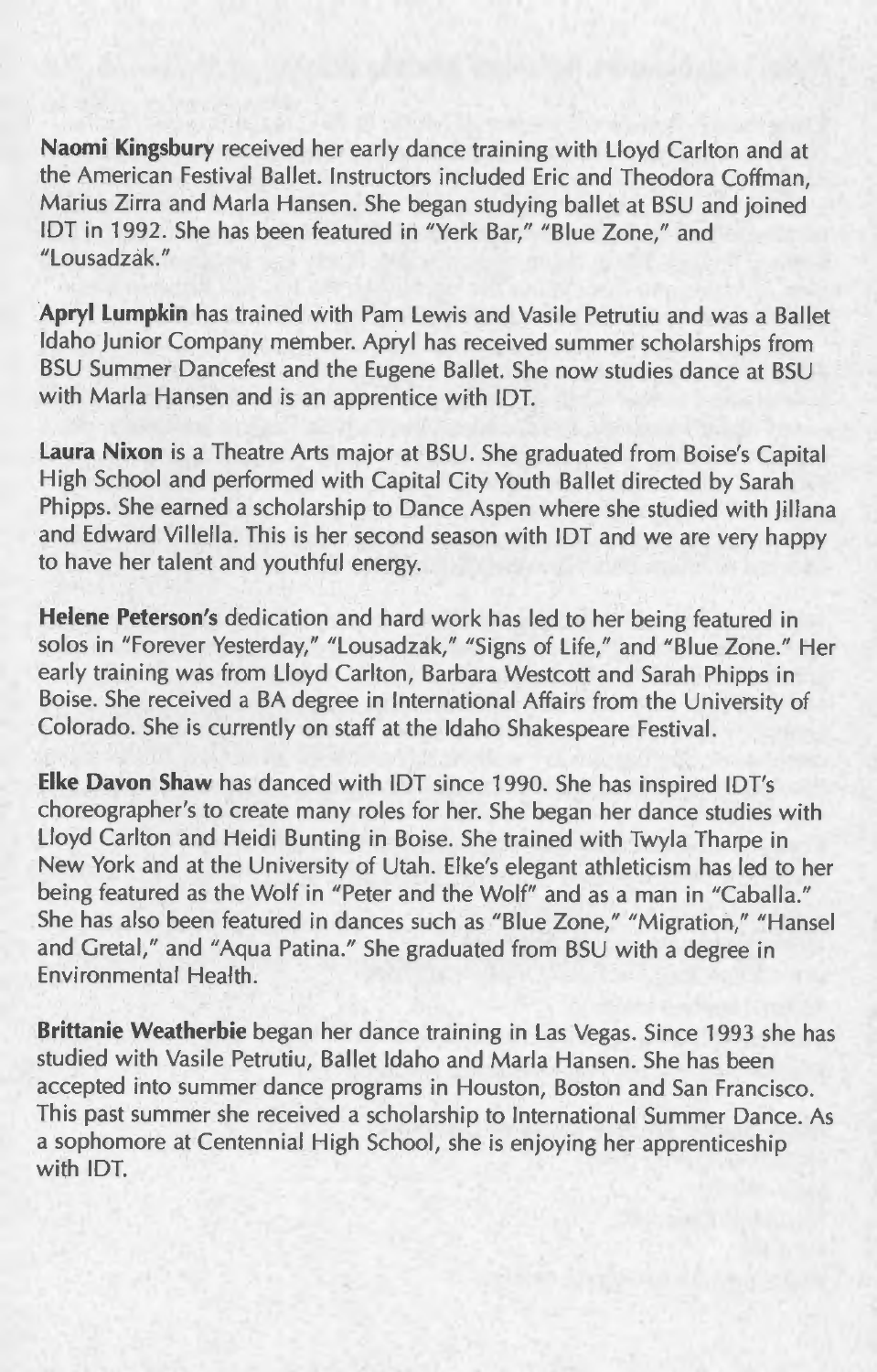## **Guest collaborators for Touch The Sky**

**Craig Purdy,** Assistant Professor of Music at BSU teaches violin, viola, coaches chamber music and is conductor of the University Orchestra. Mr. Purdy has performed as soloist and chamber musician across the U.S. and abroad. He has performed in numerous national and international festivals including the Heidelberg Opera Festival, the Evian Festival (France.) As a string educator, Mr. Purdy is a frequent string clinician in Idaho and throughout the northwest. He has just finished a two year term as President of the Idaho String Teachers Association.

**Elizabeth Bauer-Simon,** Assistant Professor of Graphic Design at BSU, is a newcomer to the world of dance and theatre. After designing an illuminated alphabet which was based on the earliest Phoenician letters, she realized that she had created images which were in fact dance-inprogress. After the collaboration with lOT was confirmed, she realized that more was going on in the alphabet than even she had consciously realized. The fruit of that realization is called Touch The Sky. She looks forward to future dance/theatre collaborations.

**Teri Micco,** Assistant Professor of Painting and Illustration at BSU, has had a long-standing love of the theatre. Teri worked as an illustrator and graphic designer for theatre companies in St. Louis, Denver, Chicago, and Boise. In Denver, she worked with the Denver Center Theatre Company and later reviewed the Denver theatre scene for an alternative newspaper. She has always wanted to contribute artistically in the actual production of a story, to help create the visual environment onstage.

Costume Construction-Barb Rachetto, Darren Carlson Technical Design-Alfred Hansen, Dave Foster Program Design-Liz Bauer-Simon House Manager-Harlan Andrijeski Box Office-Kay Andrijeski, Polly Parmalee Video-Heather Holland Publicity-BSU News Services Leather Masks-Luis Polen (Copala, Mexico)

#### **Idaho Dance Theatre Board of Directors**

President-Dave Foster Josie Bilbao Stephanie Goddard Pam Fix Ketchum Liason-Hilarie Neely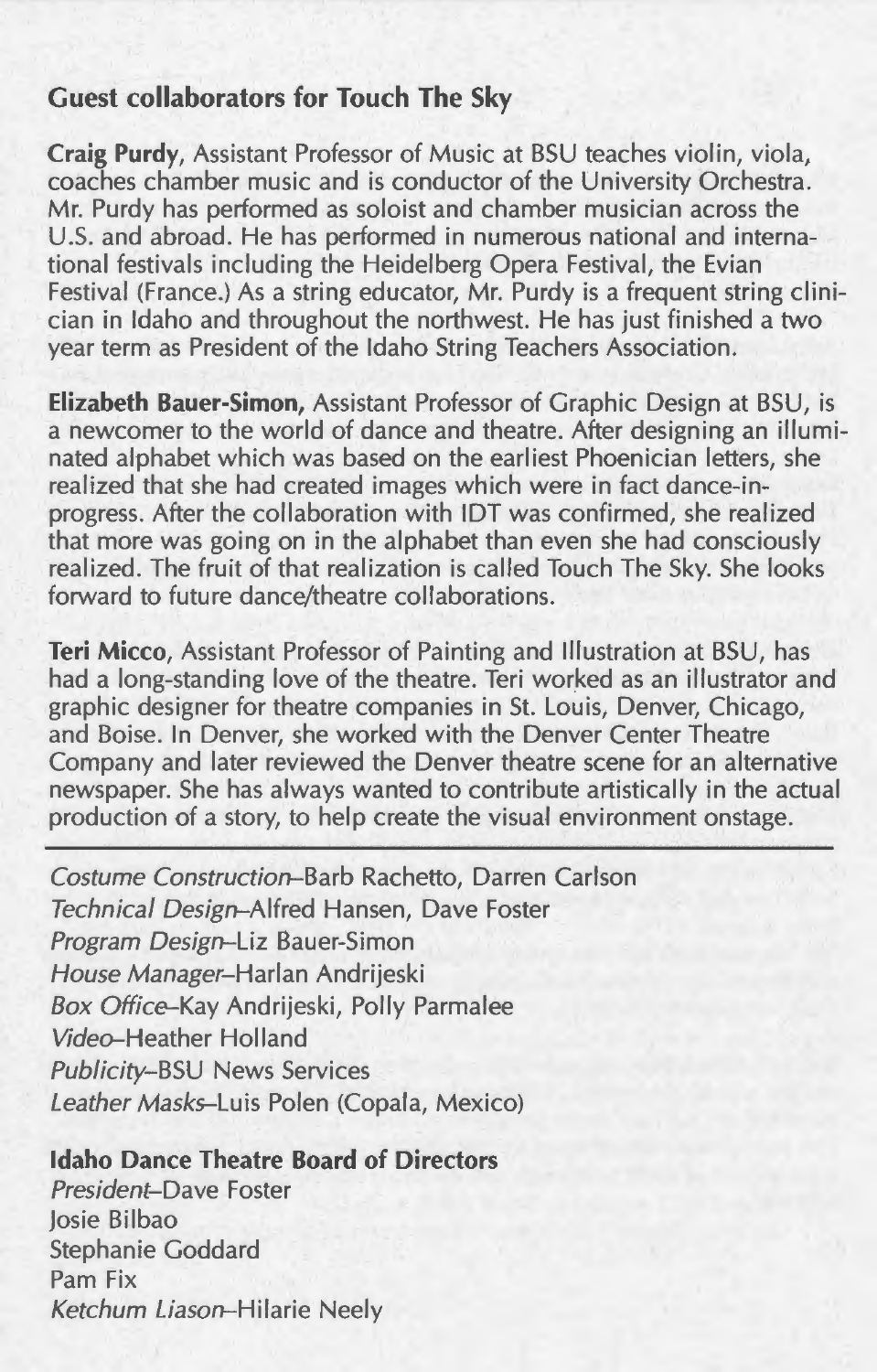# **IDT would not be possible without the help of these contributors**

West One Bank ~ Katherine H. Troutner ~ Bruce Rankin ~ Jymme Sue and Wayne Thompson  $\sim$  Laura Johnston  $\sim$  Lin Randall and Jerry Hazelbauer ~ Daniel Darger ~ Howard and Carol Burnett Bradford Paine Shaw  $\sim$  Dr. Kirk Lewis  $\sim$  Ruth Fritz  $\sim$  Don and Polly Parmalee ~ Loretta J. Kalin Barton ~ Larry and Teresa Dewey Robert and Elizbeth Sims  $\sim$  Paul and Barbara Rachetto Andrew and Laurel Chasan  $\sim$  Joan Carley  $\sim$  Francelle Fritz Wallace B. and Mary Clagett Smith  $\sim$  William C. Janss  $\sim$  William and Penny Hon Arthur Oppenheimer ~ Bob Smetanka Donald K Stott, M.D. and Barbara Stott  $\sim$  Dave and Trudy Gruenhagen  $\sim$  Connie Korn Glida Bothwell ~ Barbara Kingsbury Verna and E.M. Mansen Polly Parmalee Harriet Perry.

**Special thanks to our in-kind contributors and volunteers** 

BSU Dept of Theater Arts ~ renaissance COMMUNICATIONS New Life Chiropractic ~ Harlan and Kay Andrijeski Polly Parmalee ~ Elizabeth DuVal

A Special thanks to Bob Smetanka & The Therapy Source, Idaho Dance Theatre's physical therapist, and to The Flying M Cafe.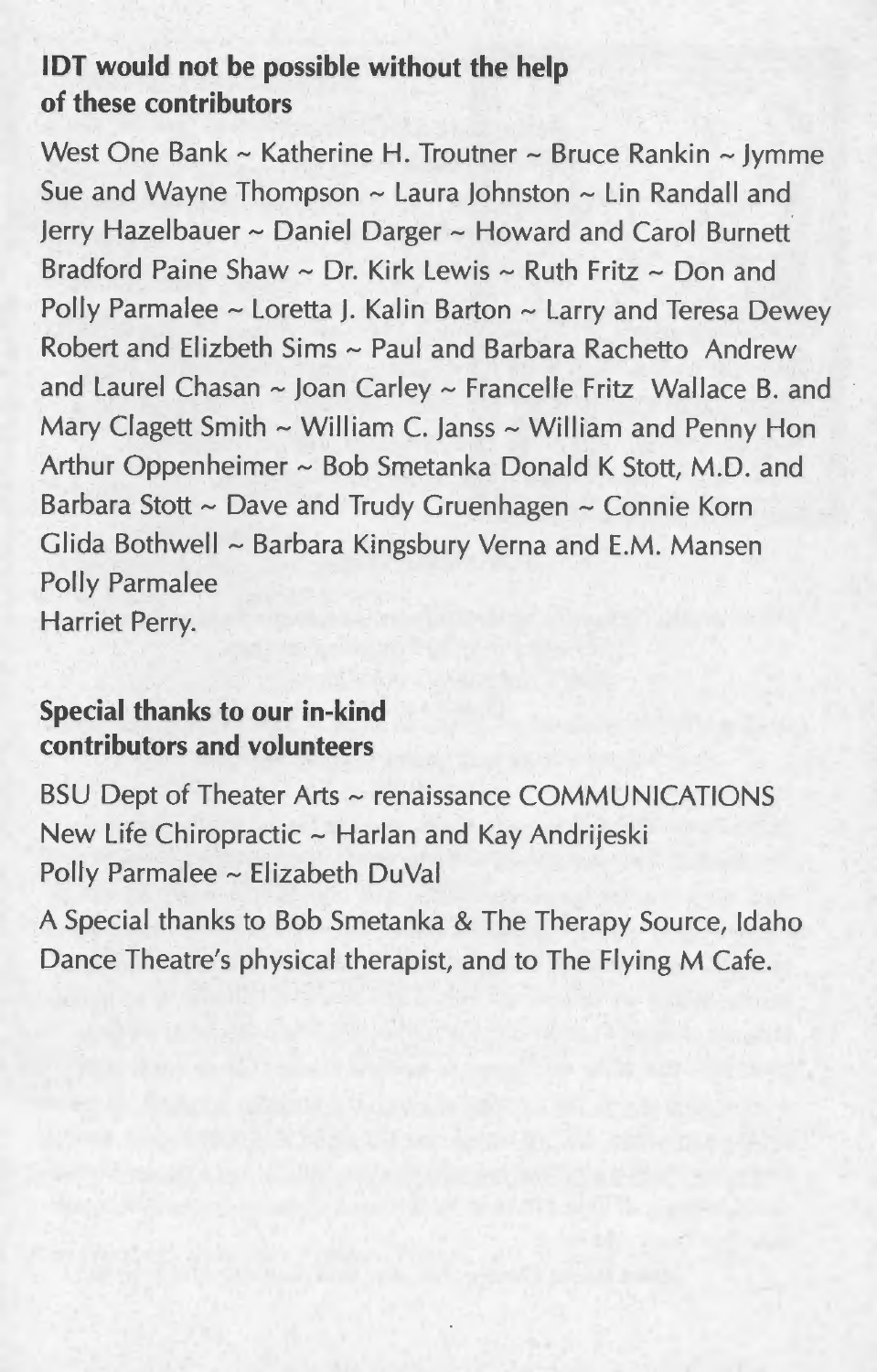## **UPCOMING EVENTS**

**Boise State University Summer DanceFest 1995** 

A three-week workshop with Idaho Dance Theatre in residence June 12-June 30

**Faculty includes** Carl Rowe-Marla Hansen-Alfred Hansen-Darla Hoover of the New York City Ballet-Bruce Caldwell of Ballet West-Leah Stephens for tap-Matthew Hope for jazz-Andrea Dewey for character and Abigail Drinkard for pointe. For fwther information call *385-3568.* 

#### **SUMMERFEST 95**

An evening of family entertainment outdoors Boise Chamber Orchestra and *lOT* together at the *BSU* Centennial Amphitheatre june *9-70-11* 

# **COME JOIN US!**

Idaho Dance Theatre has been steadily moving toward a fully professional organization. This summer we will take on our first full time business manager, made possible by a generous donation from Bon Munson. We will be expanding our touring capabilities and all aspects of our Boise-based activities. lOT truly represents Idaho's dance arts talent. All this expansion costs money, money we believe will ensure that dance will flourish as an important part of Idaho's performing arts community. If you like what we do, come be a part of the excitement of our development. There are several ways to help us out, not the least of which is a financial donation. As a nonprofit organization, lOT welcomes your tax-deductible contribution. Our immediate need is an office space. If you can help us find a donated office space, please call us at 385-3568. To send us a donation or any other correspondence, our address is:

**Idaho Dance Theatre,** P.O. Box 6635, Boise ID 83707-0635.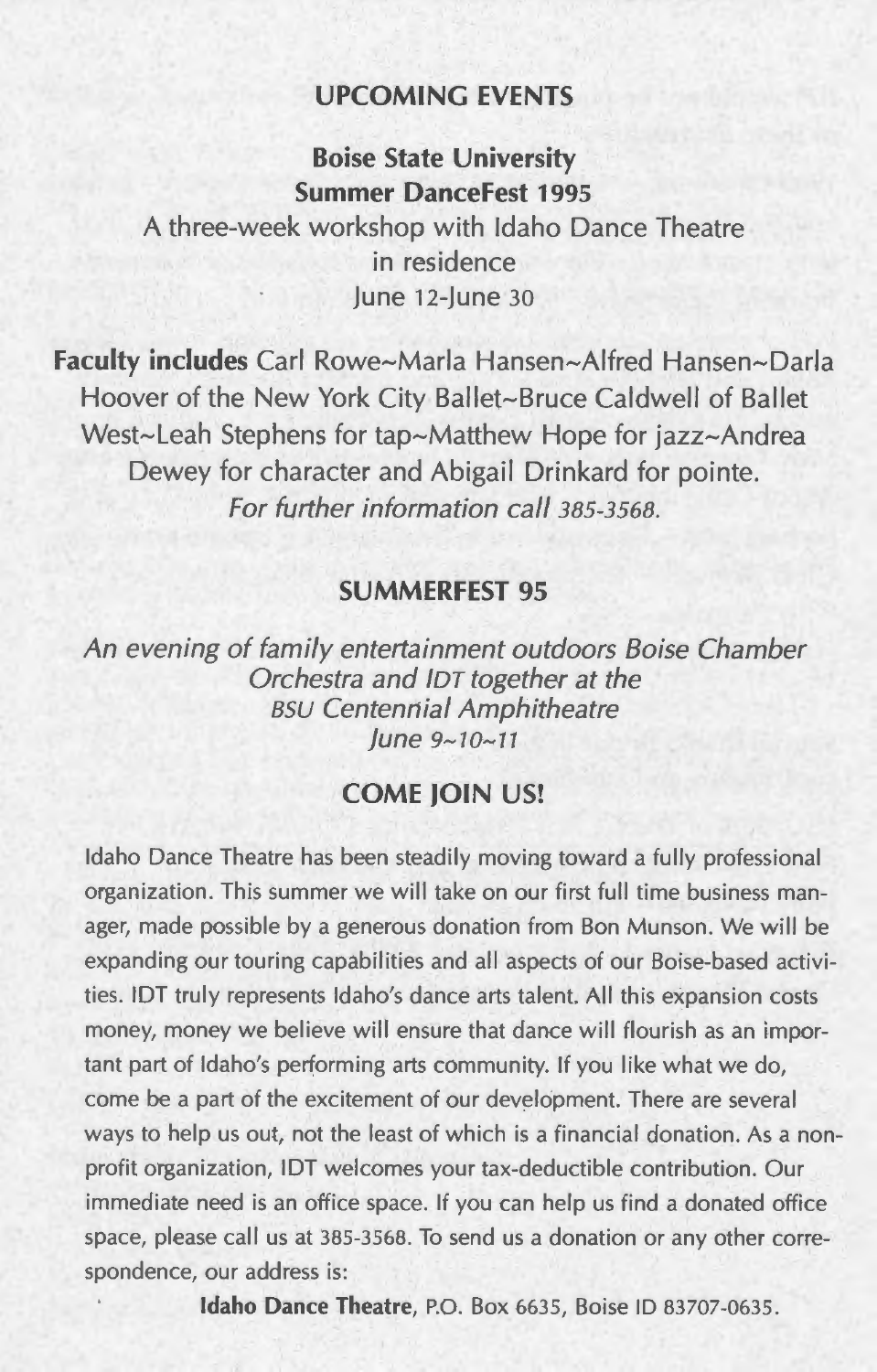

# **Idaho Dance Theatre is able to bring innovative, exciting dance only through the generosity of dance enthusiasts Like You!**

We hope you'll help support lOT and ensure that it continues to grow and provide the "miracle of movement" for all Idaho.

| ( ) | I'd like to join IDT's volunteer group.                                                                          |
|-----|------------------------------------------------------------------------------------------------------------------|
| ( ) | I'd like to be put on the mailing list to receive<br>advanced information on events and performances.            |
| ( ) | I'd like to contribute to IDT's success in 1995-96.<br>Enclosed is my tax-deductible contribution of $\S_{\sim}$ |

| Name           |          |  |
|----------------|----------|--|
| <b>Address</b> |          |  |
| Tel~work.      | Tel~home |  |

Please return to: Idaho Dance Theatre, PO Box 6635, Boise, *ID 83707-0635*